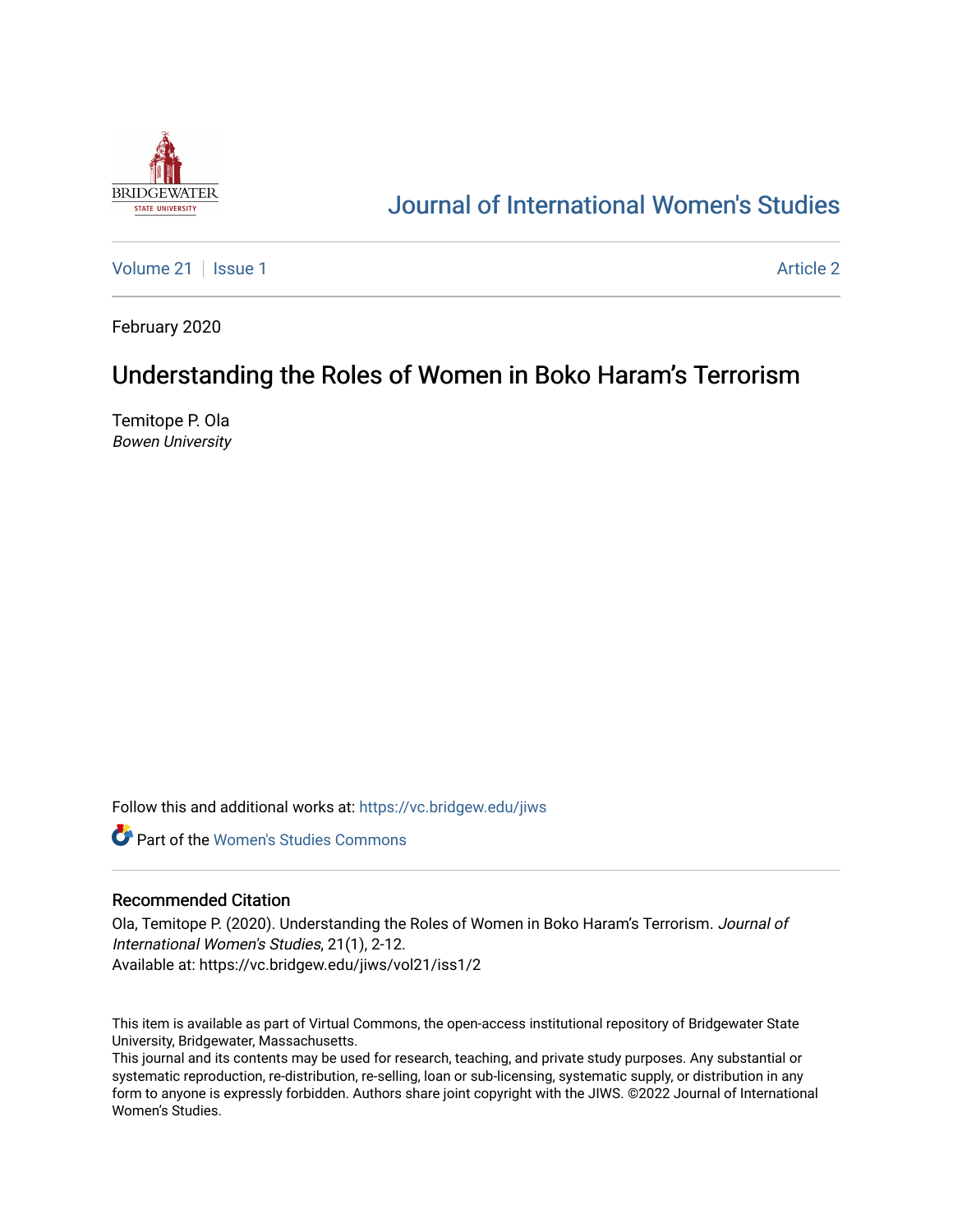#### Ola: Understanding the Roles of Women in Boko Haram's Terrorism

This journal and its contents may be used for research, teaching and private study purposes. Any substantial or systematic reproduction, re-distribution, re-selling, loan or sub-licensing, systematic supply or distribution in any form to anyone is expressly forbidden. ©2020 Journal of International Women's Studies.

# **Understanding the Roles of Women in Boko Haram's Terrorism**

By Temitope Peter Ola<sup>[1](#page-1-0)</sup>

### **Abstract**

Boko Haram's insurgency has jumpstarted a new concern for regional security in sub-Saharan Africa. While the collaborative response from the countries of the Lake Chad Basin (LCB) is acceptable for the 'global war against terrorism' the activities of the terrorist group and the responses they generate have exposed the gender strains within the societies around the LCB. Taking its point of departure in world system theory, the study examines how the role that women play in Boko Haram's terrorist activities in the LCB can be understood. The study found that women's participation in Boko Haram's terrorism may be understood within four models of 'coerced women', 'revolutionary women', 'delinquent women', and 'women clientelism'. The study concludes that the answer to terrorism in LCB lies in a holistic engagement of women, in the local communities, to address the basic issues which precipitate terrorism.

*Keywords***:** Terrorism; Boko Haram; Lake Chad Basin (LCB), terrorism, women and terrorism

## **Introduction**

"...To build a nation, it takes centuries; to destroy it, it takes only a day or two..." Nik Abdul Rashid bin Nik Abdul Majid Executive Director of Melaka Musuems Corporation

Though the German playwright, Bertolt Brecht's epic *Mother Courage and Her Children*  depicted the efforts of a tragic heroine – a widow who fought bravely but unsuccessfully to save her children from Europe's Thirty Years' War (1618–1648) the more popular extant literature relating to terrorism present women as 'onlookers,' and as a set of 'irrelevants'. Beyond the literature, public discourse tends to suppress, ignore or devalue the contributions of women to socio-political development in different parts of the world and particularly in the Lake Chad Basin (LCB) where Boko Haram operates.

As the public idiom continues to diminish the enterprise of women at critical periods of society/nation-building processes the role of women in security and Boko Haram-related matters are clouded, with disastrous consequences. Quite often, the eventual beneficiaries of women contributions end up distancing themselves from or working against women aspirations and needs.

1

<span id="page-1-0"></span><sup>&</sup>lt;sup>1</sup> Temitope Peter Ola is a three-time graduate of the Obafemi Awolowo University, Ile-Ife, Nigeria where he got his Bachelor of Arts (BA) (Combined Hons.) History/International Relations, Master of Science (MSc) International Relations and Doctor of Philosophy (PhD) International Relations*.* Dr Ola is a *member* of Nigerian Society of International Affairs and an *associate* of the Nigerian Institute of Management, Nigeria. He is currently a lecturer in the Department of Political Science and Diplomatic Studies, Bowen University, Nigeria where he teaches International Relations. Ola's research focus is in the area of International Politics; Global Terrorism, International Economic Relations, and Foreign Policy Analysis. He can be contacted at **olatemitope33@gmail.com**; [olatemitope34@yahoo.co.nz;](mailto:olatemitope34@yahoo.co.nz) [temitope.ola@bowenu](mailto:temitope.ola@bowen)niversty.edu.ng

Journal of International Women's Studies Vol. 21, No. 1 February 2020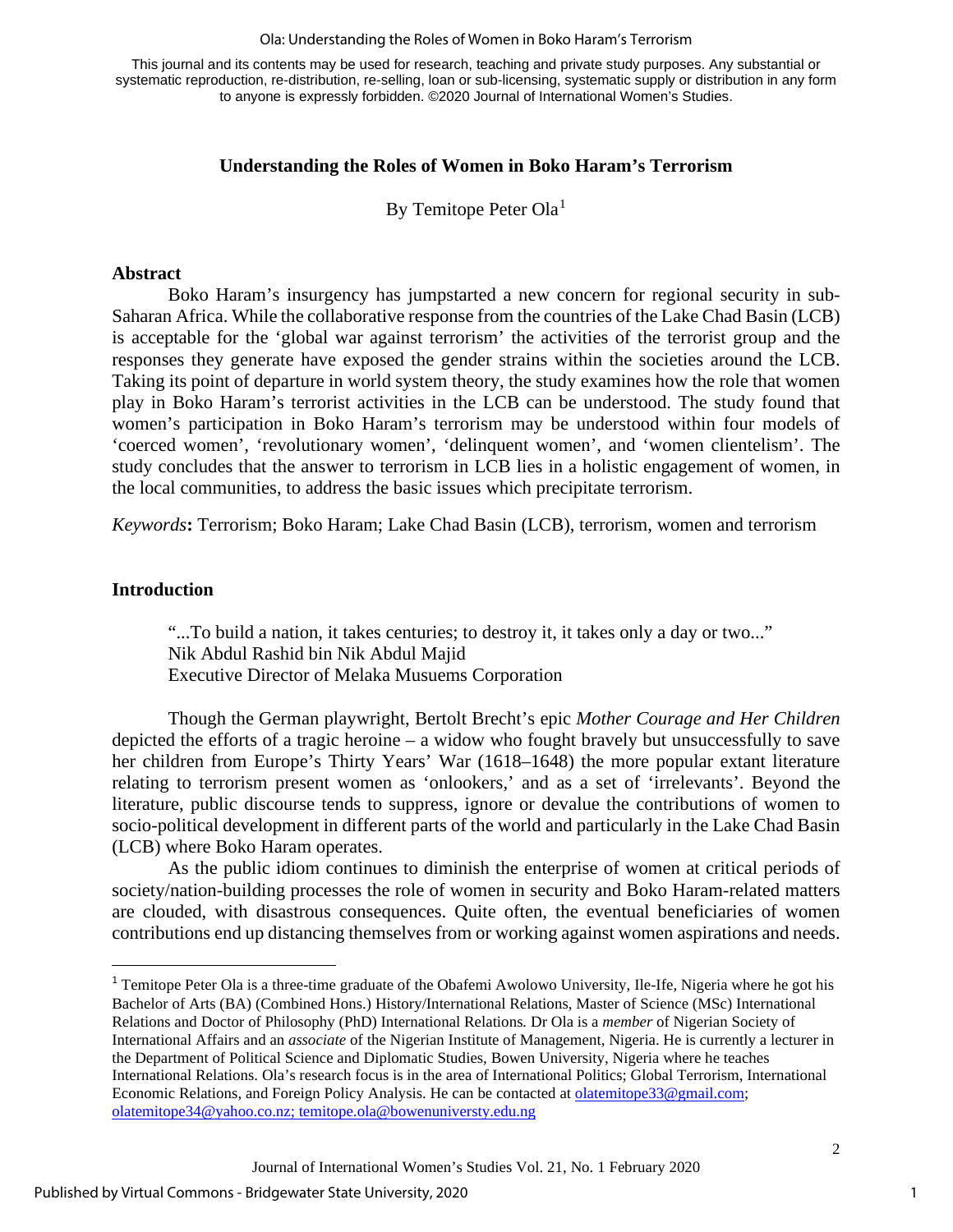This was the situation soon after women played a crucial rolesin the decolonisation struggle in Africa, after which the post-independence socio-political project was hijacked by the male dominated ruling elites in for personal and group aggrandisement. It still is the situation after women supported the socio-political 'revolution' that led to the collapse of military regime and the process of re-democratisation and democratic consolidation in Nigeria. What this suggests is that women are considered relevant by LCB society only to the extent that they serve the narrow interests of their male-dominated political and social elite. This exploitative attitude to women feeds into the discourses of gender and hegemony which shape Boko Haram's terrorism.

In other words, scholars have examined the role of women as agents and beneficiaries of global peace and stability. The place of women as perpetrators and victims of instability and war have also been explored. What is, however, missing in the literature is an understanding of the role of women, in post 9/11 period, as agents for and against terrorist activities within many nation states. Thus, the roles of women in terrorists' activities in the Chad Basin are yet to receive adequate attention. To solve the research problematique, the paper addresses two basic questions which are: i. why and how did women play the role they did in Boko Haram terrorist activities in the Lake Chad Basin? ii. Are the factors responsible for the actions and inactions of women in Boko Haram terrorism in the Lake Chad Basin being addressed or it is just the effects that are being treated? This is done with a view to proffering newer insights into the discourse on the place of women in Boko Haram's terrorism in the LCB.

#### **Methodology**

The paper is conceptual and qualitative in nature. It draws insights from secondary sources such as scholarly exegesis and empirical historical evidence. The outcome of this forms the substance of the descriptive analysis to fit a conceptual scheme of the paper using world theory as postulated by Immanuel Wallerstein (1976). The basic assumption of world system theory according to Wallerstein is that world social system had to be analysed within the context of the world system. A system has two (2) main characteristics, the first – all the elements (Political, Economic and Social) within the system are interlinked, and they exist in the dynamic relationship with each other. Secondly, life within the system is more or less self-contained i.e. development within the system can be explained by internal factors alone. For convenience of systematic organisation of thought, the thrust of analysis in the paper is schematically presented under a number of select themes and sub-themes carefully formulated to prosecute the paper's derived assumption to wit: women play important role in global terrorism as exemplified in the Boko Haram's terrorism.

### **Understanding Terrorism**

The twentieth century stood out as a period of rapid and dramatic change. Revolutionary changes were sustained from the turn of the century through a series of technological innovations, resulting from continuous research and experimentation in all fields of human endeavour; with the climax of the process occurring in the last decade of the century by a whirlwind of change sweeping the world. Along with these changes was the gradual loss of the capacity for tolerance within many states. Thus, violence became an established part of societal lifestyle around the world. Since the twentieth century was dominated by war and the threat of external aggression,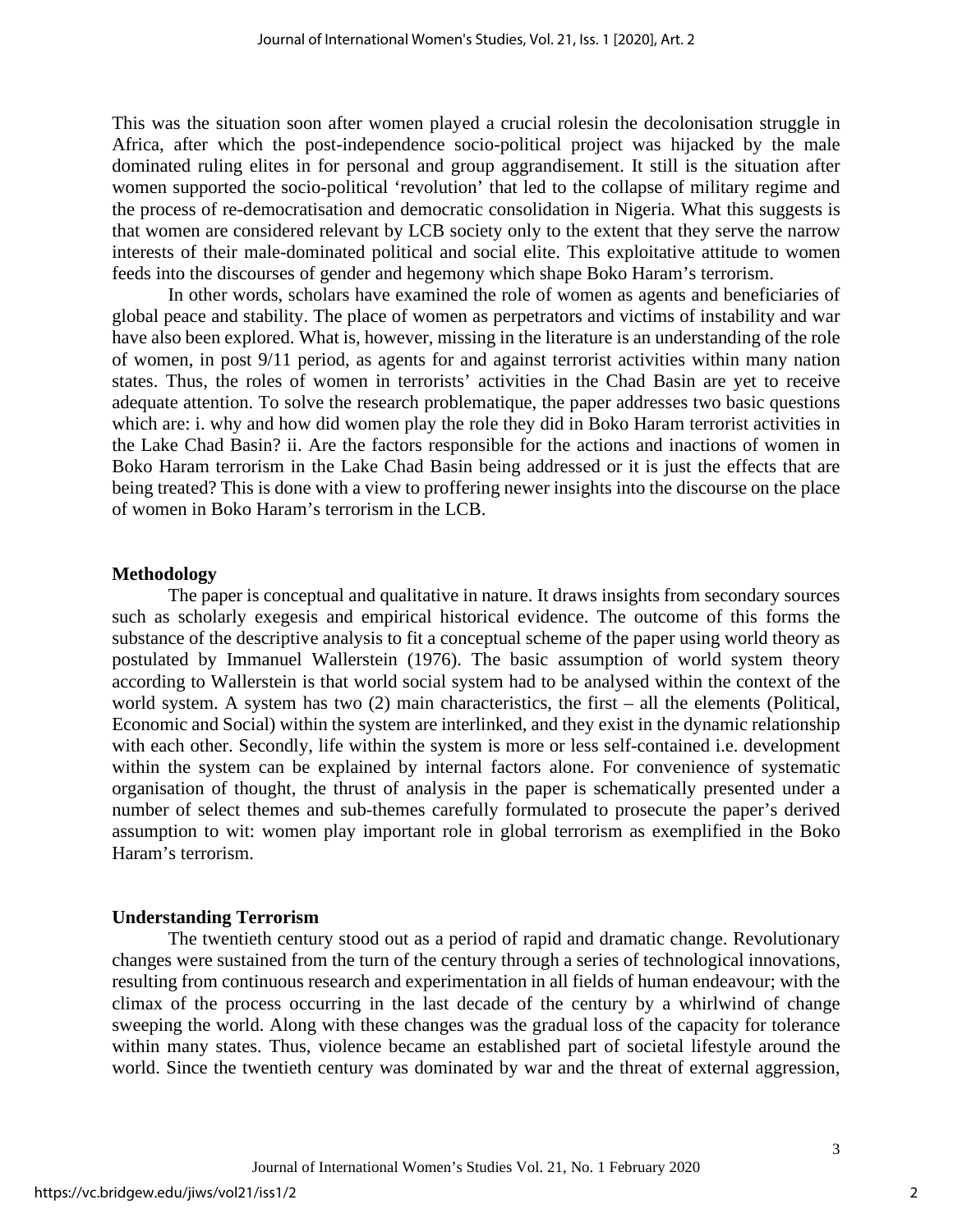the twenty-first century may be defined by terrorism, crime, large-scale population movement, economic and environmental threats, and social instability (Fukuyama, 2004).

According to Schmid and Jongman (1998), terrorism is: 'an anxiety inspiring method of repeated violent action, employed by semi clandestine individuals, groups or state actors for idiosyncratic, criminal or political reasons…' (cited in Barga, 2012:1). Apart from its idiosyncratic or criminal motivation, terrorism is essentially political. In this regard, Hoffman (1998) argues that terrorism in its most contemporary understanding is inherently political. Indeed, it is the political essence and characterisation of terrorism that distinguishes it from other forms of violence (cited in Barga, 2012). To say that terrorism is political, among other things, implies that it is related to power and influence. In this regard, Barga (2012:2) opines that terrorism: Is also ineluctably about power, the acquisition of power and the use of power to achieve political change at all cost. Terrorism is thus the actual or threatened use of violence in an attempt to advance a politically motivated end.

The A-B-C of terrorism is to use force (coercion) to instill popular fear (anxiety) in a bid to cause a desired behavioural stance among the target. In this respect, the United States Department of Defence defines terrorism as 'unlawful use of force or violence against individuals or property to coerce end intimidate government to accept political, religious or ideological objectives' (Eze, 2013:90). In contemporary social discourse, the concept of terrorism has been used to denote forms of unconventional, illegitimate violence targeted by a group at the state or society, or any section of the population thereof. In this direction, it could be observed that: Terrorism is the aggression unjustly carried out by individuals, groups or states against human beings. It includes forms of unjustly terrifying, harming, threatening, and killing of people and banditry. It also includes any violent act or threat carried out as part of individual or collective criminal plan aimed at terrifying or harming people or endangering their lives, freedom or security (corroborating Saudi Arabia stance on terrorism, 2004). Terrorism is essentially sectarian in nature (Nchi, 2013). It is usually associated with the activities of a fringe and ideologically misguided sub-group of a larger religious or political movement. In this regard, Shabayany (2012:33) observes that it 'is a fanatical war waged by a puritan few against the massive army of innocent people of different religions, class and gender'.

The contemporary global octopus-like nature of twenty-first century terrorism can be said to have started with the 11<sup>th</sup> September 2001, *Al Qaeda* attacks on the World Trade Organisation twin towers and Pentagon (otherwise known as 9/11) (Awake, June 2006:4). But *Jammatul Ahlis Sunnah lid Daawa wal Jihad*, otherwise known as *Boko Haram,* an affiliate of *Al Qaeda* began its activities in LCB in 2002. With the United Nations classification of the *Boko Haram,* as a terrorist group the 'global war on terrorism' which was started by United States to outwit *Al Qaeda* and contain the ogre of the activities of its affiliates effectively extended to LCB. The ubiquity of terrorist acts coupled with heightened feelings of self-doubt and insecurity from New York to Bali, Mogadishu, Moscow, London, Kandahar and Abuja, confirmed that no state or human being is immune to the deleterious effects of what has, to all intents and purposes, become an international crime, if not indeed a crime against humanity. However, terrorism is not the problem of the world; it is just one consequence of contemporary problems.

#### **Development in the Lake Chad Basin (LCB)**

There are few regions in the world more diverse than the  $LCB - a$  diversity that encompasses not only the people's civilisational legacy, historical experience and memory,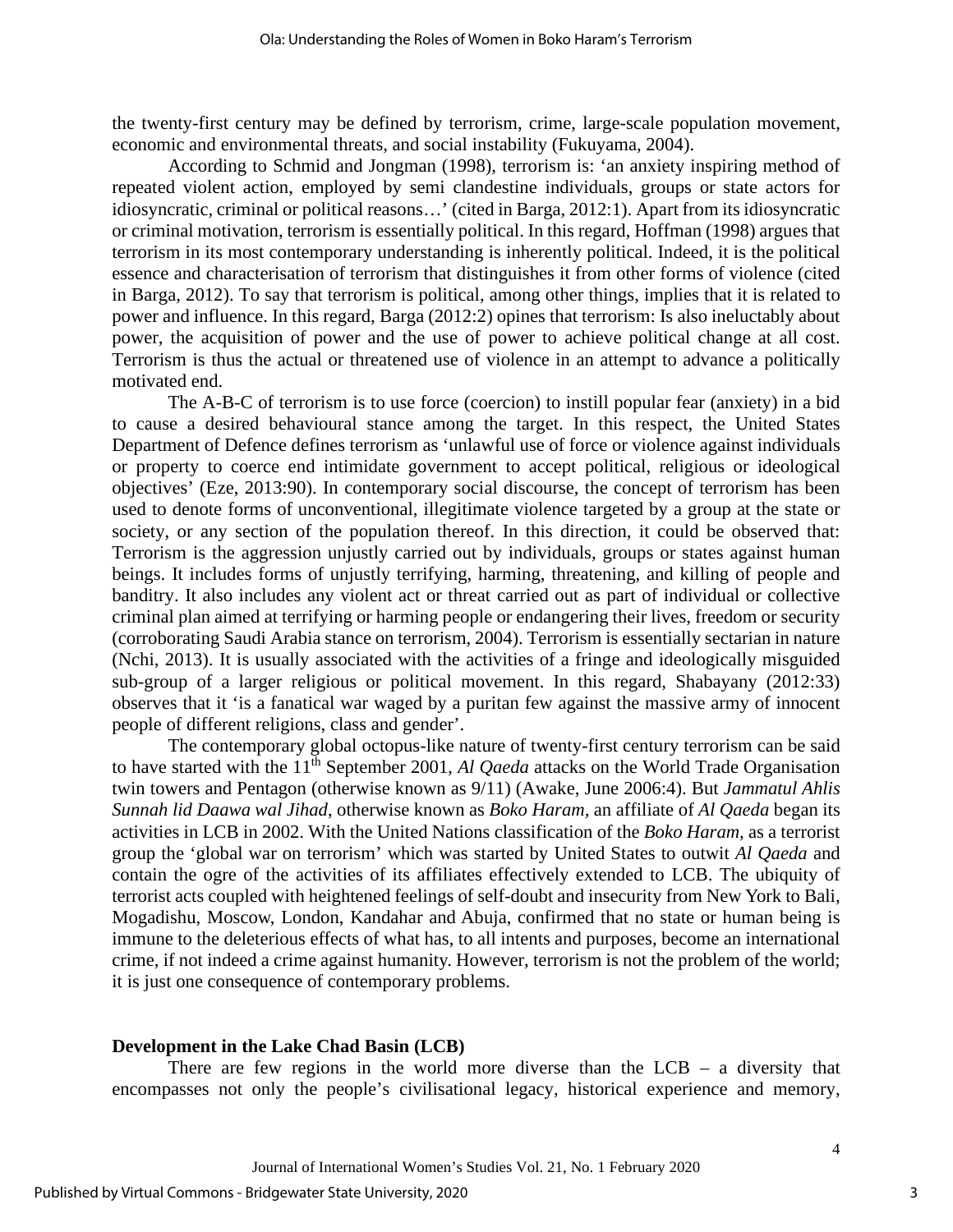ethnicity, religion, language and culture; but also political systems, social and economic structures; the environmental problems they confront, their levels of development, the quality of their governance and the values of their people. The Chad Basin's continuous search for the ability to transcend such differences, manage them and progress towards the necessary degree of convergence would be one of its strengths.

There appears to be a consensus in the literature that the countries around the LCB face a widespread and deepening crisis of development. Colonialism and its continued salience (Amin 2001), LCB countries' marginal place in the international system (Amin 2001; Bigsten and Dureval 2008), and their severe governance deficits (World Bank 1981, 2000; Fukuyama 2004) are frequently cited explanations. However, even though the economic numbers still remain comparatively low, there is growing optimism that the countries of the LCB are at last showing signs of emerging from its underdevelopment. In fact, triumphalist literature has appeared, heralding the 'institutionalisation of political power in countries of the LCB' (Posner and Young 2007), the strengthening of civil society and democracy (Halperin, Siegle, and Weintein 2010), and the growth of the economies (Soludo, 2005). What these suggest is that while there appears to be an enduring climate of socio-economic crisis, some opportunities for advancement are evident. The women terrorist question evolves within this context and is therefore shaped by the intersection of crisis and opportunity. The concerns and roles of states are important but the individual and people are the ultimate victims and beneficiaries of what happens to society. Thus, the focus on the roles of women is apt.

#### **Women and Boko Haram's Terrorists' activities in the Lake Chad Basin**

Being a woman is fraught with danger in many societies. However, the peculiar LCB context of social deprivation within which many women in Nigeria have to operate makes women experience there particularly problematic. Therefore, taking a look at the structural conditions that shape women experience and provide incentives for participation in Boko Haram activities in the way they seek 'survival' is critical to having a holistic conversation about 'women terrorism.' In other words, beyond women entering popular discussions as terrorists the circumstances pushing them towards the margins of society must also be privileged in social discourse.

Women have always been involved in violent conflict. It is possible to establish a causal link between women role in violence and broader questions about social decomposition, economic crisis, and the critical intersection of the local and the global. Deconstructing women participation in violence in the LCB would be incomplete without an engagement with this important phenomenon: not only does it demonstrate the deep-seated crisis of (dis)empowerment facing many societies, it also provides crucial insights into the way women navigate this complex terrain and the weapons or tools they use to do so.

Amani El Jack (2003:6) notes that gender 'refers to perceptions of appropriate behaviour, appearance and attitude for women and men arising from social and cultural expectations. As a consequence, gendered perceptions of youth in violence must take cognizance of the local context and understandings of gender. Generally perceived notions of violence are, however, almost exclusively male. This is not unconnected to the gendered delineation of roles in conflict societies, which regards female identity in violent conflict in the context of victimhood. This blanket assumption of victimhood however often ignored the crucial role that women play in the outbreak, management, and resolution of violent conflict. Iwilade (2011) notes that the 'ethnography of social tactics in conflict situations easily counters the reductionist portrayals of women as merely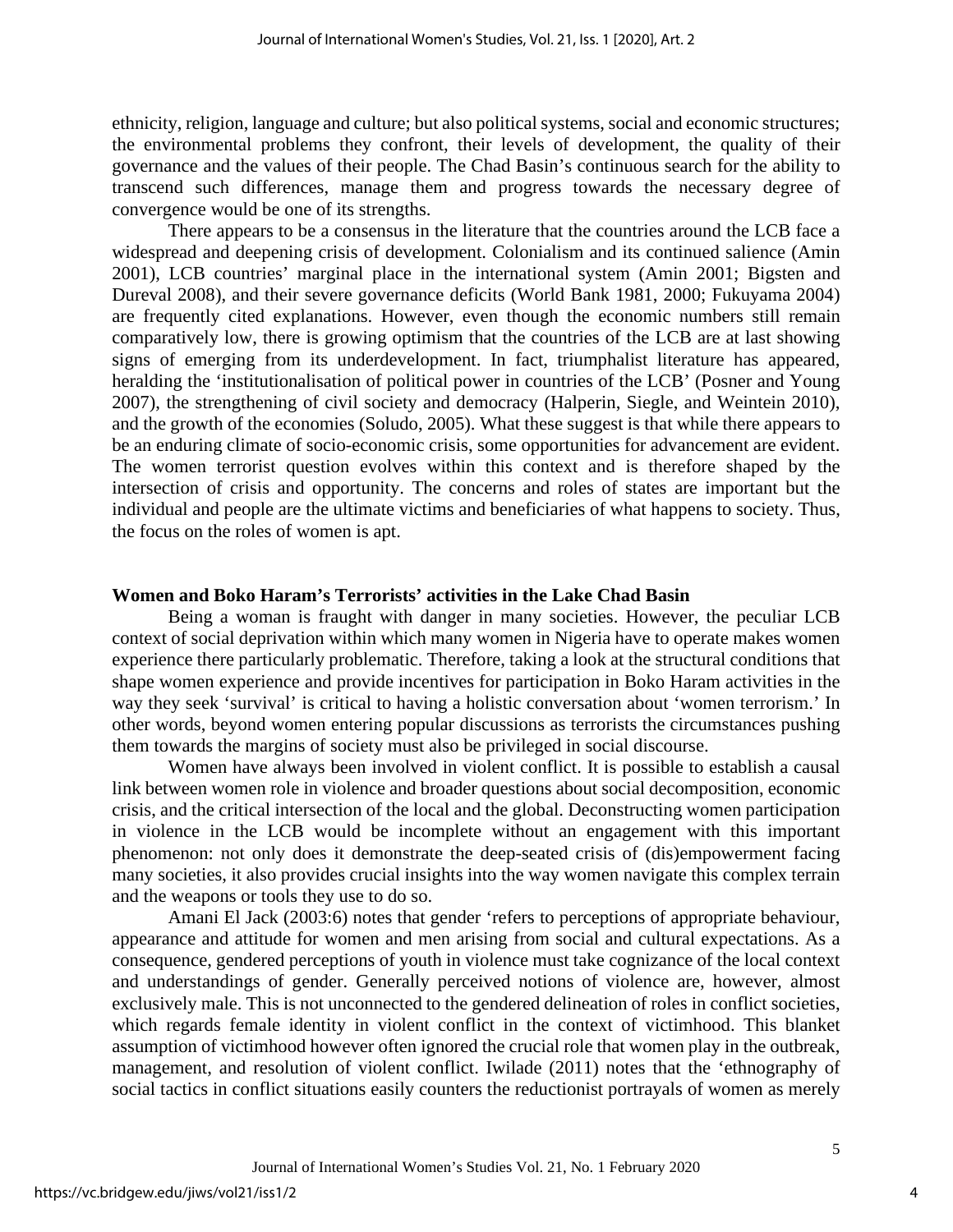passive victims of conflicts. There are good examples of young women in Liberia and Sierra Leone who acted as combatants in civil wars and some, like Colonel Black Diamond of the Women's Auxiliary Corps in Liberia, even commanded elite units (Utas, 2005:404).

Notwithstanding the disproportionate emphasis on men in the discourse on violence, there is still some analytical value to examining women violence in socially separate but mutually reinforcing gender crucibles. Even though disempowerment is a shared misfortune of many Africans irrespective of gender, one may still discern differentiated experiences across gender divisions. For one, young women have unique pre-conflict experiences of disempowerment that provide important insights into how they respond to the dynamics of violence. As Brett and Sprecht (2004:87) note that, women often participate in organised armed violence primarily to escape domestic violence, abuse, and poverty rather than in defense of religious or ethnic interests as can often be the case for men. This indicates that female disempowerment and marginalisation by a patriarchal system is a major reason why young women participate in violent public conduct. This does not however provide adequate explanation for the methods by which they navigate the geography of violence.

In deconstructing women's participation in violence, it is helpful to answer the questions of 'why' and 'how'. 'Why' helps us to understand the specific factors that draw women into violent conduct while 'how' explains the tactics and tools with which they navigate the dangerous geography of violent conflict. Both questions collectively provide important insights into the dynamic engagement of women with Boko Haram activities in North East and the implications for social change.

To address the question of 'why', we can apply Murphy's (2003:64–66) four models of participation in violence and find appropriate parallels within the LCB. The first is the 'coerced women model' which views women as being brutally coerced into a (violent) military role and thus as passive victims of social upheaval. This model has been useful in providing some explanation for the 'child soldier' phenomenon in Sierra Leone and Liberia (Richards 1994, 1997). The second is the 'revolutionary women model' which views women as rebelling against political and economic marginalisation. This model has been used to rationalise the engagement of women within social movements involved in violent confrontation with the state/multinational oil coalition in the Niger Delta region of Nigeria (Ifeka, 2006). The two models differ in what they choose to emphasise about women participation in violence. In the first model, women is denied agency as they are framed as unwilling or choice-less victims of a brutal and coercive apparatus of violence. The second fully acknowledges the agency of women, making sure to point out their deliberate and rational rejection of marginalising social systems and their creative responses to the opportunities created by social conflict.

The third is the 'delinquent women model' which views women participants in violent conflicts not as revolutionary idealists but as 'alienated and economically dispossessed opportunists exploiting the economic spoils of social turmoil' (Murphy, 2003:64). In this case, women engage in violence in defense of no higher ideal, but rather for the heady adventure of violence itself (the *West Side Boys* in Liberia for instance; Abdullah, 1998) or for the criminal benefits that can be derived from conflict (some criminal elements of insurgency movements in the Niger Delta for instance). This model is reflective of traditional notions of women as sometimes carefree, rebellious, contemptuous of authority, and mischievous. It follows a path slightly different from the earlier two, straddling the realms of agency and agenthood. Agenthood here refers to the state of being an agent: lacking independent capacity to take decisions without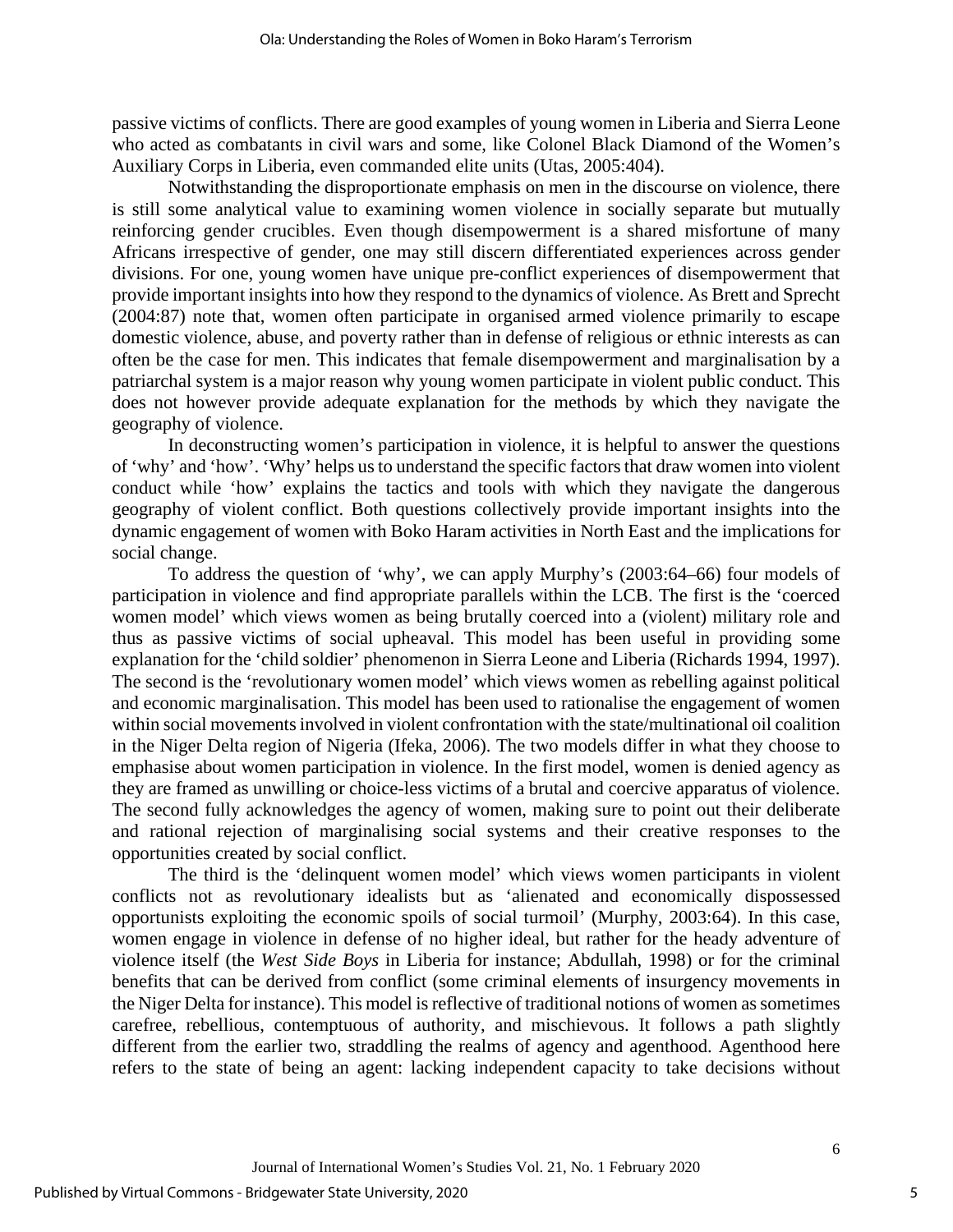direction from others. While it acknowledges the choice of women to participate in delinquent violence, it frames that choice as natural and thus demeans it.

The fourth is the 'women clientelism model' which emphasises how women manage their dependency and agency within 'an institutional structure of repressive patrimonialism in which their subordination to adults is based on a cruel mixture of brutality, personal benevolence and reciprocity' (Murphy 2003:65). This model is markedly different from the three described earlier because it focuses on an extraneous factor to explain youth agency in violence: institutions built through client-patron relations. This model is particularly appropriate for analysing relations between women combatants and the commanders who recruit, mentor, and discipline them within the ranks of rebel movements. The civil wars in Liberia and Sierra Leone are, of course, poster women for this phenomenon.

The other question of 'how' relates primarily to methods and tools for navigating the complex geographies of terrorism in LCB. It is important to understand that the tactics with which women engage in or navigate violent situations cannot be explained with a mono-cultural or fossilised lens. It often involves a series of constantly adjusted tactics, developed in response to the constraints and incentives created, on the one hand by a hostile socio-economic context, and on the other by the immediate consequences of conflict.

In the context of major armed conflicts like civil wars, violence is in itself often a method to navigate the violent terrain created by war. In this regard, many women simply join armed groups as a way of gaining some protection from brutal and unforgiving armies (that are sometimes the very same ones that vulnerable youth join). It is thus often a case of 'if you can't beat them, join them'. This tactic for navigating violence has been thoroughly addressed within the literature. The works of Utas (2005), MacMullin and Loughry (2004), and Murphy (2003) are particularly rich in this with regard to Liberia and Sierra Leone, while Ukeje (2001) and Obi (2006) make similar points about the Niger Delta. As MacMullin and Loughry (2004) note in the case of young women, escaping the heightened vulnerability of women and girls to violent abuse during armed conflict is one of the key motivations that drive many of them to enlist. As McKay and Mazurana (2004) also note, during the 1976–1992 civil war in Mozambique, many young girls joined FRELIMO to get away from the rural areas, to improve their education or career opportunities, and to expand gender roles for women (issues that had become more difficult as a direct consequence of violent conflict). What these cases show is that violence is in itself sometimes a tactic to avoid violence or its consequences.

While the two navigation tactics discussed above are by no means exhaustive, they provide an adequate description of the broad scope and ingenuity of women encounters with violent conflict. The implications of growing organised and unorganised violence on the psyche of women and invariably on the society itself are dire. For one, women violence deepens the debate on gender as well as the conflict therein.

With shrinking access to subsidised socio-economic opportunities, the resilience of the family as the most basic unit for value creation, moral affection, and individual protection becomes threatened and too functionally weak to perform well. This adulteration is compounded by the harsh consequences of the present neo-liberal economic regime, particularly those associated with globalisation (Meagher, 2003). There is also that factor which Ly (1988) described as the 'eclipse of those traditional forms of solidarity that large kinship groups had generated and sustained' over decades in the continent. In traditional African solidarity means confronting corruption and promoting power-sharing, inclusive governance and the equitable distribution of resources. Then, members of each African society recognise each other as fellow human being and share in the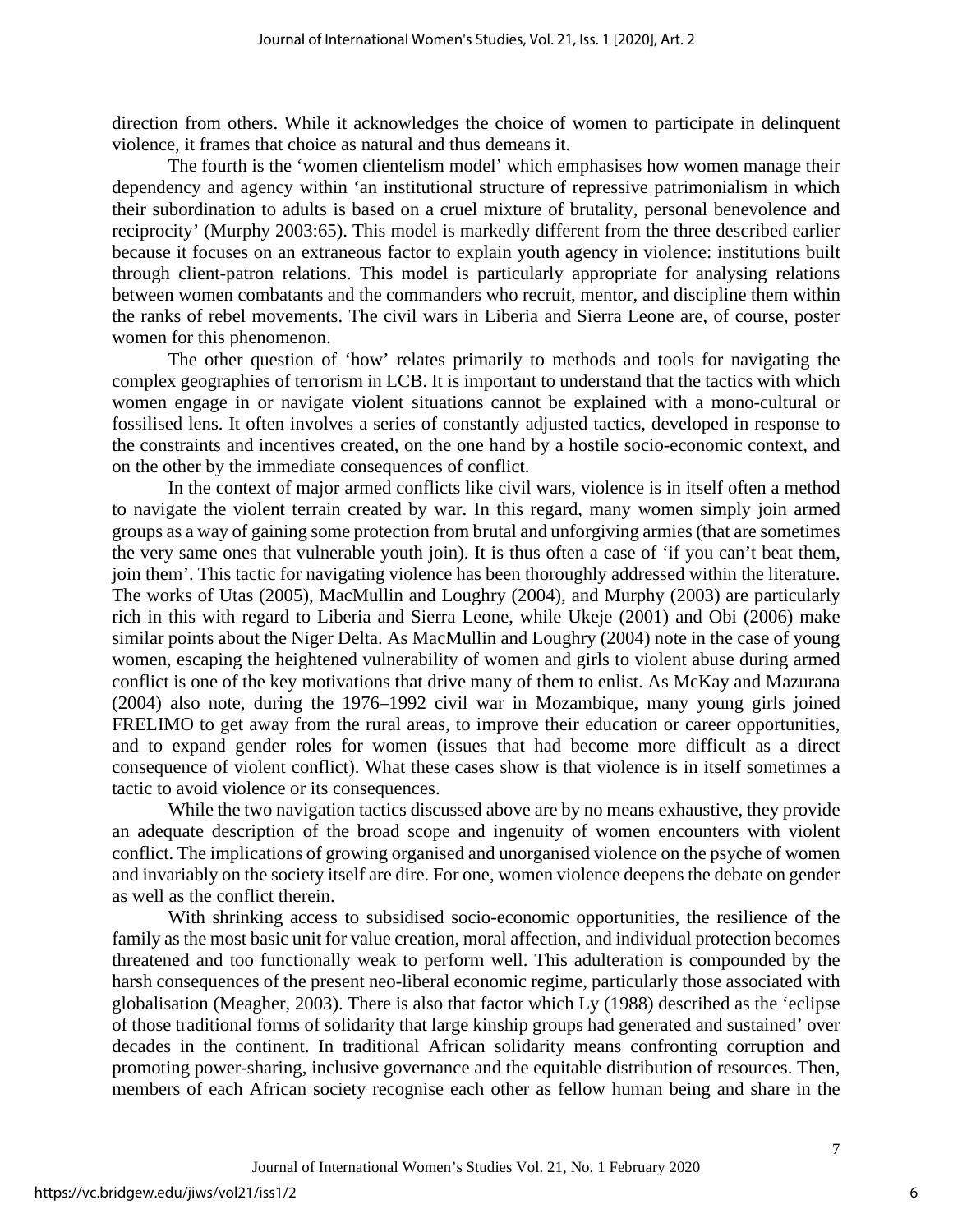common welfare and wellbeing of each other. That is there used to be that generous, hospitable, friendly, caring and compassionate character of Africans. They share what they have. It also means my humanity is caught up, is inextricably bound up, in theirs. We belong in a bundle of life. We say 'a person is a person through other people. It is not 'I think therefore I am'. It says rather; I am human because I belong'. But all that is disappeared, to say the least. And as more people achieve social puberty, therefore, they are confronted with the 'fact of life' that they may not have the socio-economic wherewithal to live through this difficult phase of life, at least not independently, and are thus encouraged to evolve into a culture of violence and impunity.

There is also the issue of public discontent with the failure of the establishment to win for them due to the emergence of leaders who are not responsible and responsive to the people. The failures of governance and governance in the LCB have created a society in perpetual crisis within which legal opportunities for social mobility are, at best, few. This is the case for the entire LCB societies, but its expression is surely graver for marginalised social categories like women, and youth. In conditions where economic accumulation is extremely difficult, political exclusion and social decay are rife, and the structures of the state are either too weak or too uninterested to resolve conflict, it is not difficult to see the social crucible that forges violent resistance among deprived groups.

## **Factors Responsible for Women's Role in Boko Haram Activities**

In the heydays of the omen which has become Boko Haram and its activities it is common to see members of the set blew up themselves in general LCB and Northern Nigeria in particularly. Given LCB problems with statistics as well as the nature of these tragic events there is at the moment no specific tabulation as per the number of the suicide bombers who are women. But, from the reportage of suicide bombings it is clear that a substantial number of the suicide bombers are young women.

In terms of potential and possibilities, the LCB is the most disappointing region of the  $21<sup>st</sup>$ centuries. The citizens are so debased and dehumanised that many have no inking of how bad things are. This is a region where poverty, in all its dimensions and ramifications, is the new normal. When one think of all the terrible things that are happening in the LCB on a daily basis one cannot but think of Albert Einstein who believes that 'the world is a dangerous place to live; not because of the people who are evil, but because of the people who don't do anything about it'. One would sure think of academics, lawyers, judges, and clergy, and politicians, members of the Armed Forces, and private citizens who do nothing to rectify but contribute to the pool of travesty that is the LCB. When one remembers that the real doyen of the societies of the LCB are the moneybags, duce bags or political ruffians one would conclude that Frederic Bastiat was right to note that 'when plunder becomes a way of life for a group of men living together in a society, they create for themselves in the course of time a legal system that authorizes it and a moral code that glories it'.

One of the root causes of Boko Haram activities is poverty. Most of the poor in the LCB are women. Data from the region shows that the few women who find jobs outside the home and so have income independent of their husbands tend to spend most of their money on the health and education of their families whereas men tend to spend most of their income on themselves. So the none-rising of the status of women in the region made poverty pervasive and restiveness results. How rapidly the status of women in the region declined was critical for the misfortune of that poorest part of world. Since the pace of social development stagnated over time gathering forces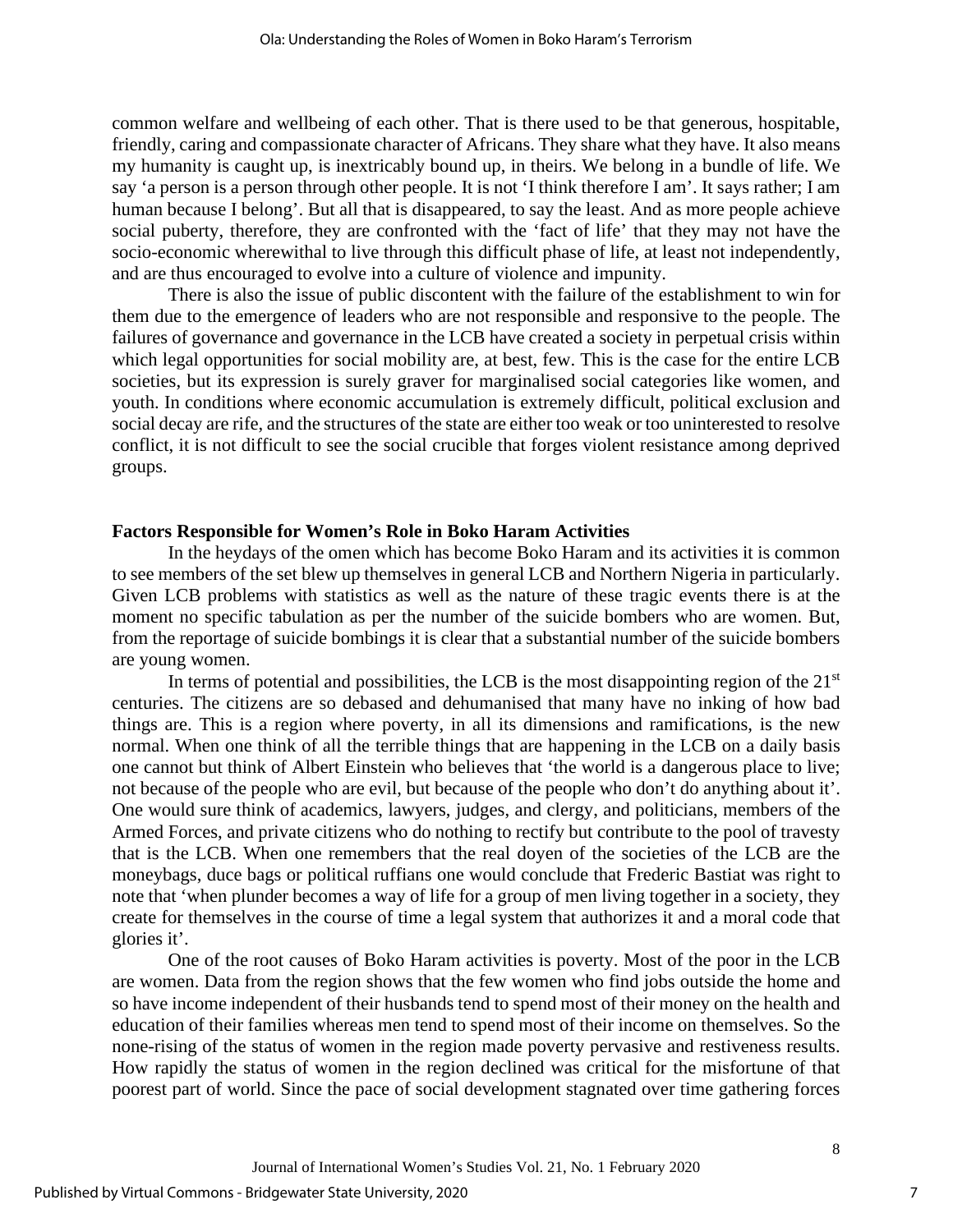of anarchy overwhelm human development. Thus, economic necessity was a powerful incentive for terrorism. This could not but happen because in an increasingly global economy, societies that do not make use of the abilities of half of their adult population will fall behind.

Women in the LCB experienced damages (structural violence) due to their inability to access social resources. And this is due to the 'normal' operation of the social system (Islam). The women operate under a system of distribution characterised by structural violence that is legitimised by prevailing political and social norms and sanctified by religious belief. The structural violence is multidirectional, including health, education and income categories. There is no doubt that the socio-economic and political problems of the LCB appear to have accumulated over time, as policy makers battle with chronic food shortages, high population growth rates, deforestation and desertification; excessive dependence on commodity export – particularly oil; deteriorating terms of trade, huge balance-of-payment deficits, government deficit financing and increasing indebtedness (both domestic and external).

Since the last decades of the twentieth century the managers of the economies of the countries of the LCB have moved their nations to the far right of capitalism through different policies. This is at a time when capitalism and socialism have become relics of the past. Capitalism might be working in the U.S. and U.K., but it does not in most other places. The things wise nations do is to use their peculiarities. The countries of the LCB have absolutely no problem but themselves. There are Nigerian leaders who are really Machiavellian in nature, and who feel that when you want to destroy a people you destroy them completely. So, as education is taken away from citizens of the LCB nothing remains. One UN report has it that the LCB has the highest number of out of school children in the world, even higher than China and India. The countries of the LCB failed to equip their young minds and make their huge youth population useful for society. The countries of the LCB are unimaginably wasteful. Thus, the hope for an egalitarian and prosperous society in the LCB is implausible. Boko Haram shows that the LCB missed the box a long time back. Boko Haram activities in the LCB heap disaster upon catastrophe. Women were also victims of Boko Haram by circumstance. The activities of Boko Haram terrorism depict how the system of national underdevelopment has emerged organically, in pragmatic response to unfolding events in the LCB, as well as demonstrating the centrality of individual fulfillment in regional peace.

#### **Recommendations and Concluding Remarks**

What the study has done is to take a broad explore the context within which women participation in Boko Haram activities in the Lake Chad Basin may be understood – that is as both a failure of governance and a strategy for survival. Four models of women participation in terrorism are explored. They include 'coerced women' (which denies women agency by focusing on factors that force women into violence), 'revolutionary women' (which acknowledges women agency and situates terrorism in state decay), 'delinquent women' (which views women as economically dispossessed opportunists exploiting social turmoil), and 'women clientelism', which focuses on how institutionalised client-patron structures shape women engagement with Boko Haram terrorism. We also show that women participation in terrorism is often a series of constantly adjusted tactics developed in response to constraints and incentives created by a hostile socio-economic context and the immediate consequences of conflict. The 'women wing of Boko Haram' thus flows from broader social crises faced by the LCB. The challenge is therefore chiefly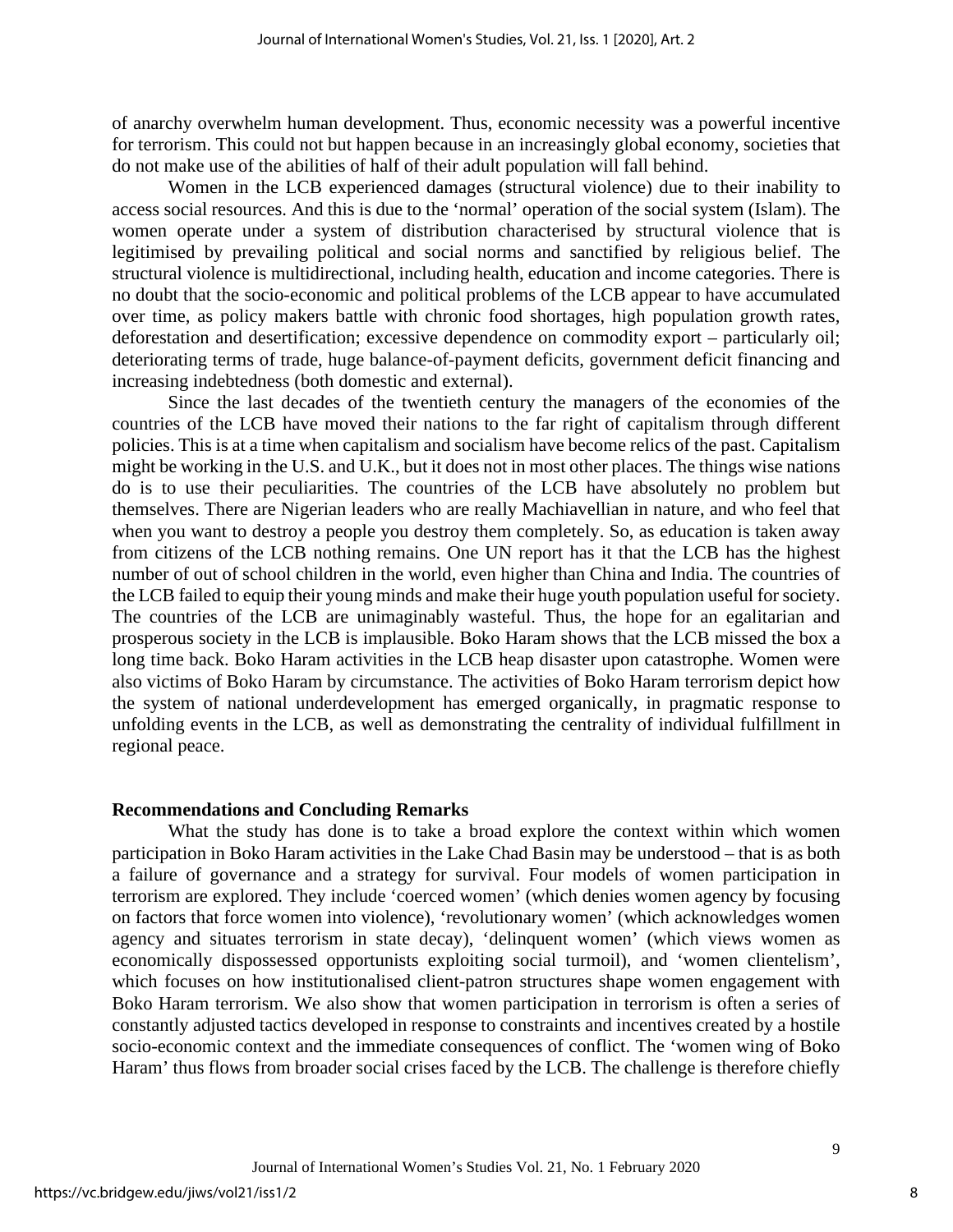about how to reconstruct LCB (and Northeast Nigeria in particular) in ways that address the women crisis as a developmental problem within a holistic framework.

A major point in this paper is therefore that the 'problem' of women is symptomatic of deeper and festering challenges facing African societies and must be addressed from this holistic premise. The countries of the LCB have huge governance deficit along the value chain of peace and security. The region got the social framework for gender interaction wrong *ab initio*. There is thus the need for the countries of the LCB to go back to ground zero, to re-negotiate the imbalance in the region. By virtue of population size and continuing marginalisation in virtually all socioeconomic sectors, it is clear that women's interests and problems will affect any long-run prospects for sustainable peace and need to be taken more seriously. Thus, the answers to terrorism must be found in women. Local women operating under extremely difficult circumstances may provide a powerful bridge leading to sustainable defeat of terrorism in the LCB.

It is important however that the symptom be kept separate from the cause, as it is the pervasive tendency to lump them together that has fueled public concern about the 'diabolical' exploits of women and driven denial of their resilience. There is an even bigger concern in the twenty-first century, especially in the context of challenges posed by globalisation (Hedley 2001). In the countries of the LCB today, there is now ample evidence that the globalisation process is going to bypass, marginalise or completely neglect millions of people for several decades to come. For those people, a large percentage of which are women, according to Gus Speth, as cited by Agarwal (1998), 'poverty is a denial of the most basic of all human rights: the Right to Life'. A new preoccupation in national, continental, and global policy debate and action should therefore focus on improving the quality and dissemination of human security, especially for the most marginalised and vulnerable social categories in the world.

There is a sound conviction that women could reach their maximum potential without engaging in dangerous social activities if they can secure subsidised access to educational, medical, economic, political, social, and cultural resources. Women empowerment means expanding the opportunities available to female, taking cognizance of their ideas, vision, and skills, and channeling them towards development. It is clear that substantial ground still needs to be covered before countries of the LCB can adequately make sense of the concerns, yearnings, and aspirations of its women, and turn these into the energy and drive necessary to claim the twenty-first century. However, leaders in the LCB must reduce their faith in external assistance, concentrate on nation building and develop a more cooperative framework for the region. They must also note that nation building is often cumbersome and vulnerable to all sorts.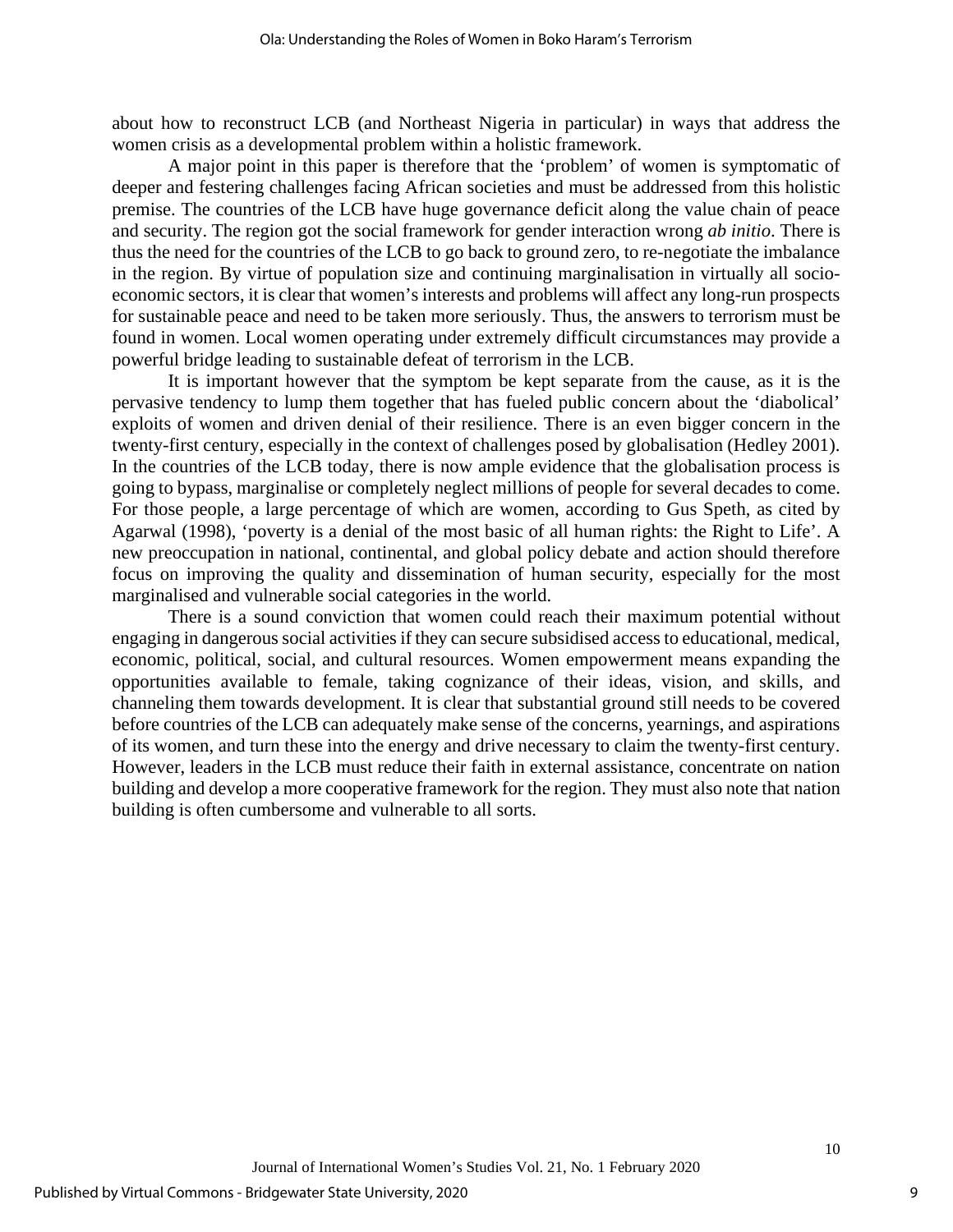**References**

- Abdullah, I. (1998). Bush Path to Destruction: The Origin of the Revolutionary United Front/Sierra Leone. *Journal of Modern African Studies* 36, 203–35.
- Agarwal, A. (1998) *Globalisation, Civil Society, and Governance: The Challenges for the 21st Century*. Lecture delivered at NORAD's Environment Day held in Oslo on December 15.
- Amin, S. (2001). Africa: Living on the Fringe? *Africa Insight* 31(2), 3–7.
- Awake (2008). When terrorism will end. June edition, pp. 1-6.
- Barga, T. (2012). Towards a theology of peace: A panacea to terrorism and violence. *Jos Studies*  20, 1-24.
- Bigsten, A. & Dureval, D. (2008). *The African Economy and Its Role in the World Economy*, Current African Issues 40. Uppsala: Nordic Africa Institute.
- Eze, C.M. (2013) ... Boko Haram Insurgency: A northern Agenda for Regime Change and Islamisation of Nigeria, 2007-2013. *Global Journal of Human Social Sciences: F (Political Science)* 13(5), 87-98.
- El Jack, A. (2003). *Gender and Armed Conflict: Overview Report*. http://www.bridge.ids.ac.uk/reports/CEP-Conflict-Report.pdf.
- Fukuyama, F. (2004). *State-Building: Governance and World Order in the Twenty-First Century*. London: Profile.
- Halperin, M., Siegle, J. & Weinstein, M. (2010). *The Democracy Advantage: How Democracies Promote Prosperity and Peace*. New York: Routledge.
- Hedley, J. (2001). Globalisation and Its Impact on Youth. *Journal of Future Studies* 6(1), 89– 106.
- Hoffman B. (1988). *Inside Terrorism*. New York: Columbia University Press.
- Ifeka, C. (2006). Youth Cultures and the Fetishization of Violence in Nigeria. *Review of African Political Economy* 30(110), 721–36.
- Iwilade, A. (2011). Women and Peace Talks in Africa. *Journal of International Women's Studies* 12(1), 22–37.
- Ly, B. (1988). The Present Situation of Youth in Africa. In Kuczynski, J., Eistendadt, S., Ly, B. & Sarkar, L. (eds.), *Perspectives on Contemporary Youth*, 3–19. Tokyo: United Nations University.
- MacMullin, C. & Loughry, M. (2004). Investigating Psychosocial Adjustment of Former Child Soldiers in Sierra Leone and Uganda. *Journal of Refugee Studies* 17(4), 460–472.
- McKay, S. & Mazurana, D. (2004). *Where are the Girls? Girls in Fighting Forces in Northern Uganda, Sierra Leone and Mozambique: Their Lives During and After War*. Quebec: Rights and Democracy.
- Meagher, K. (2003). A Back Door to Globalisation? Structural Adjustment, Globalisation and Transborder Trade in West Africa. *Review of African Political Economy* 30(95), 57–76.
- Murphy, W. (2003). Military Patrimonialism and Child Soldier Clientalism in the Liberian and Sierra Leonean Civil Wars. *African Studies Review* 46(2), 61–87.
- Nchi, S.I. (2013). *Religion and Politics in Nigeria: The Constitutional Issues.* Jos: Green-world Publishing Co. Ltd.
- Obi, C. (2006). *Youth and Generational Dimensions to the Struggle for Resource Control in the Niger Delta: Prospects for the Nation-State Project in Nigeria*. CODESRIA Monograph Series. Dakar: CODESRIA.
- Posner, D. & Young, D. (2007). The Institutionalisation of Political Power in Africa. *Journal of Democracy* 18(3), 126–40.